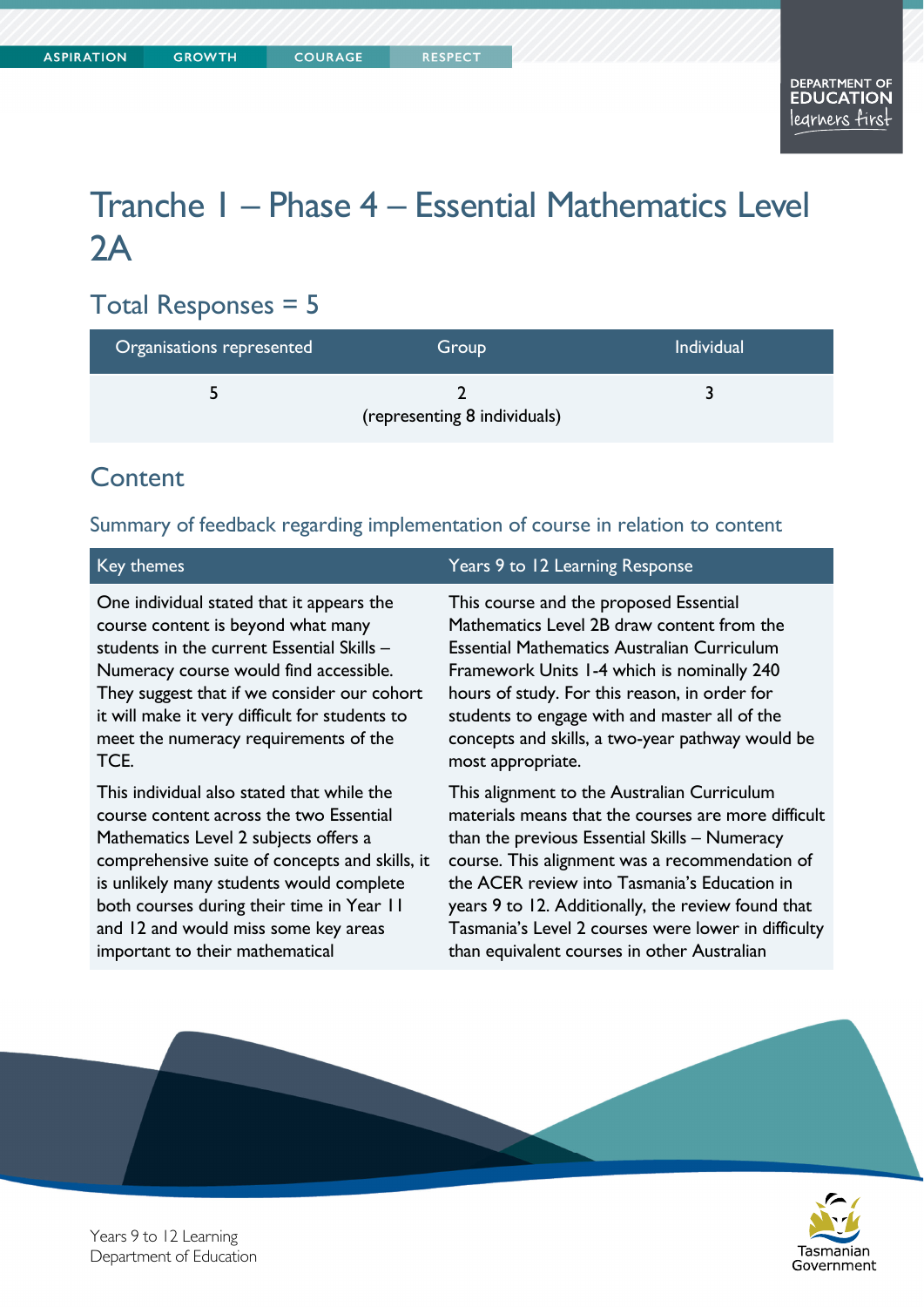### Key themes Themes Themes Themes Themes Themes Themes Theory and Years 9 to 12 Learning Response

development. This may cause problems for some students.

One group suggested that this course and Essential Mathematics 2B should be combined as content from both syllabus documents would be useful in helping students to understand concepts, however, they also recognised the need for students to spend time on each concept to practice. They suggested that many Year 10 students are confused about which maths course is best for them to enrol in and the two separate courses may add to this.

One respondent provided feedback that the content is good, and another provided no feedback on content which can be taken to assume that they didn't see any issues with the content. Additionally, one group stated that overall, the content is well suited, being practical and useful for numeracy. They acknowledged that there are some small increases in difficulty compared to the existing Workplace Maths course.

This group suggested that this course is missing the focus on basic skills (Criterion 4 in Workplace Maths) and stated that many of their cohort, prior to running the basic skills unit, do not have the basic skills including students who do not know how to add more than single digit numbers. They added that due to this increase in content and difficulty, many of the students in the current workplace maths cohort would not complete this course in a school year.

jurisdictions and the recommendation was made to increase the rigour of these courses.

The content in this course will be of benefit for learners who have attained a 'C" rating, or at absolute worst a 't' rating with evidence of sufficient basic number skills and operations in Year 10 of the Australian Curriculum, or alternatively learners who have successfully completed the proposed Essential Mathematics Level 1. It would be inappropriate for learners who 'do not know how to add more than single digit numbers' to access this course.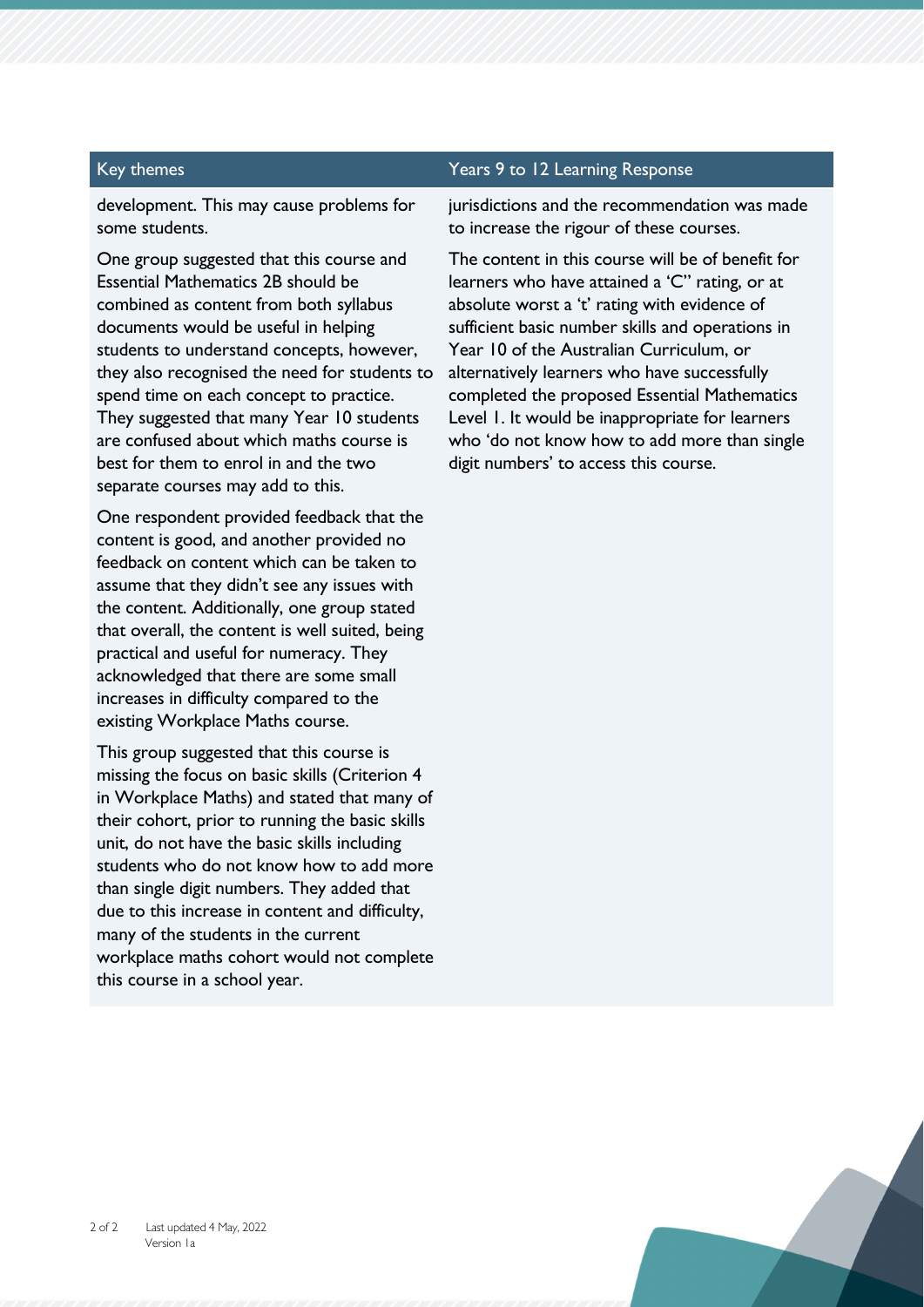### Work Requirements

Summary of feedback regarding implementation of course in relation to Work **Requirements** 

One respondent stated the work requirements seem reasonable and achievable for students and another respondent provided no feedback on work requirements which can be taken to assume that they didn't see any issues with the proposed work requirements.

One group questioned whether a 'connected series of short responses' meant that students had to complete the 6-8 hours of assessment consecutively or whether it meant that the work requirements could be broken into smaller sections (say 1-2 hours) that could be run at a time relevant to the study of content in each module. They suggested that frequent assessment is more successful.

One group wondered why 'tests' are specified as an assessment tool in one module of each course. They queried whether teachers have choice?

#### Key themes Years 9 to 12 Learning Response

The work requirements of a course are designed to provide opportunities for students to demonstrate achievement of the learning outcomes through a mix of assessment types. Within the policy outlined by the Office of TASC it is clear that teachers may choose to set additional assessment items, providing greater opportunities for students to engage in learning and demonstrate their knowledge and skills. It is also outlined that ultimately a teacher will determine the appropriate rating for the relevant criteria by considering, on balance, evidence of achievement from completed assessment tasks, work requirement or otherwise.

The work requirements in this course are designed to enable as much agency as possible for teachers. A connected series of short responses is designed to enable engagement with concepts throughout the module. These could be frequent but short opportunities to demonstrate achievement such as engaging with individual items at a time when learners have engaged a new concept or could be done in less frequent, larger assessments such as an end of topic assignment that connects multiple items. Teachers will be best placed to determine the assessment schedule and processes for learners in their class.

In one module, a 'test' was stipulated as the work requirement. Upon feedback, it is clear that this level of prescription takes away from teacher and learner agency. This will be reworked to provide greater choice.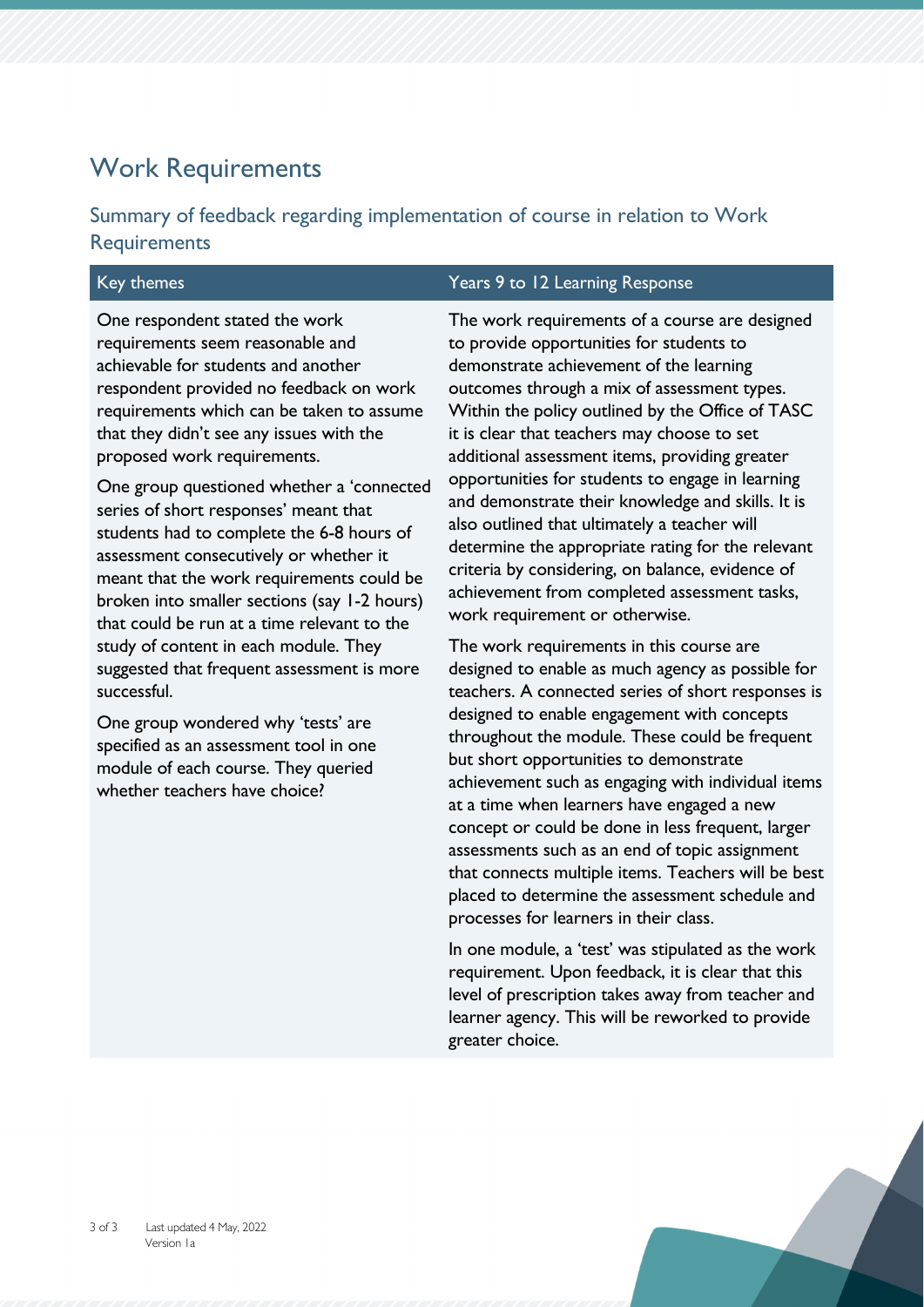## Support for Implementation

### Summary of feedback regarding support desired for implementation and delivery

| Key themes                                                                                                                                                                                                                                                                                                                                                                                                                                                                                                                                                                                                                                                                                                                                                                                                                                                                                                                                                                                                                                                                                             | Years 9 to 12 Learning Response                                                                                                                                                                                                                                                                                                                                                                                                                                                            |
|--------------------------------------------------------------------------------------------------------------------------------------------------------------------------------------------------------------------------------------------------------------------------------------------------------------------------------------------------------------------------------------------------------------------------------------------------------------------------------------------------------------------------------------------------------------------------------------------------------------------------------------------------------------------------------------------------------------------------------------------------------------------------------------------------------------------------------------------------------------------------------------------------------------------------------------------------------------------------------------------------------------------------------------------------------------------------------------------------------|--------------------------------------------------------------------------------------------------------------------------------------------------------------------------------------------------------------------------------------------------------------------------------------------------------------------------------------------------------------------------------------------------------------------------------------------------------------------------------------------|
| One respondent stated the course document is<br>clear and work requirements are easy to<br>understand. They suggested the development<br>over time of some work samples at particular<br>standards would support implementation. This<br>was supported by one group.<br>One respondent asked for a week-by-week<br>scope and sequence to see how the course<br>content would be covered and how much time<br>should be allocated to work requirements.<br>The same respondent also stated it is vital that<br>exemplars are made available which<br>demonstrate what is expected in each of the<br>proposed work requirements, including an<br>annotated marking guide or rubric which clearly<br>explains how each element in each criterion has<br>been assessed.<br>One group suggested class activities/booklets,<br>along with CANVAS materials, detailed<br>assessment activities should be included to<br>support implementation. They also asked for<br>facilitation of providers to work together to<br>help create learning and assessment resources<br>through time and shared Teams sites. | A set of baseline resources, including a sample<br>scope and sequence, a curriculum<br>implementation guide and example learning<br>activities will be developed and made available<br>prior to implementation in 2023.<br>Additionally, communities of practice through<br>Microsoft Teams will provide opportunities for<br>teachers to collaborate with one another, share<br>ideas and resources and build collective<br>understanding and expertise in the delivery of<br>the course. |
| One respondent stated they would like to see<br>schools or students choose their own Essential<br>Level 2 course by choosing Module A, B and C<br>from either course (e.g. must choose a finance<br>module, a statistics module and a measurement<br>module) from the two available.                                                                                                                                                                                                                                                                                                                                                                                                                                                                                                                                                                                                                                                                                                                                                                                                                   | There is potentially great merit in enabling<br>students to create their own course based upon<br>selection of modules from Essential<br>Mathematics Level 2A and Level 2B according<br>to interest, need and pathway. At this point in<br>time there is no option for this to occur,                                                                                                                                                                                                      |

however, policy regarding modularisation and micro credentialing is still under development. This feedback has been referred more broadly